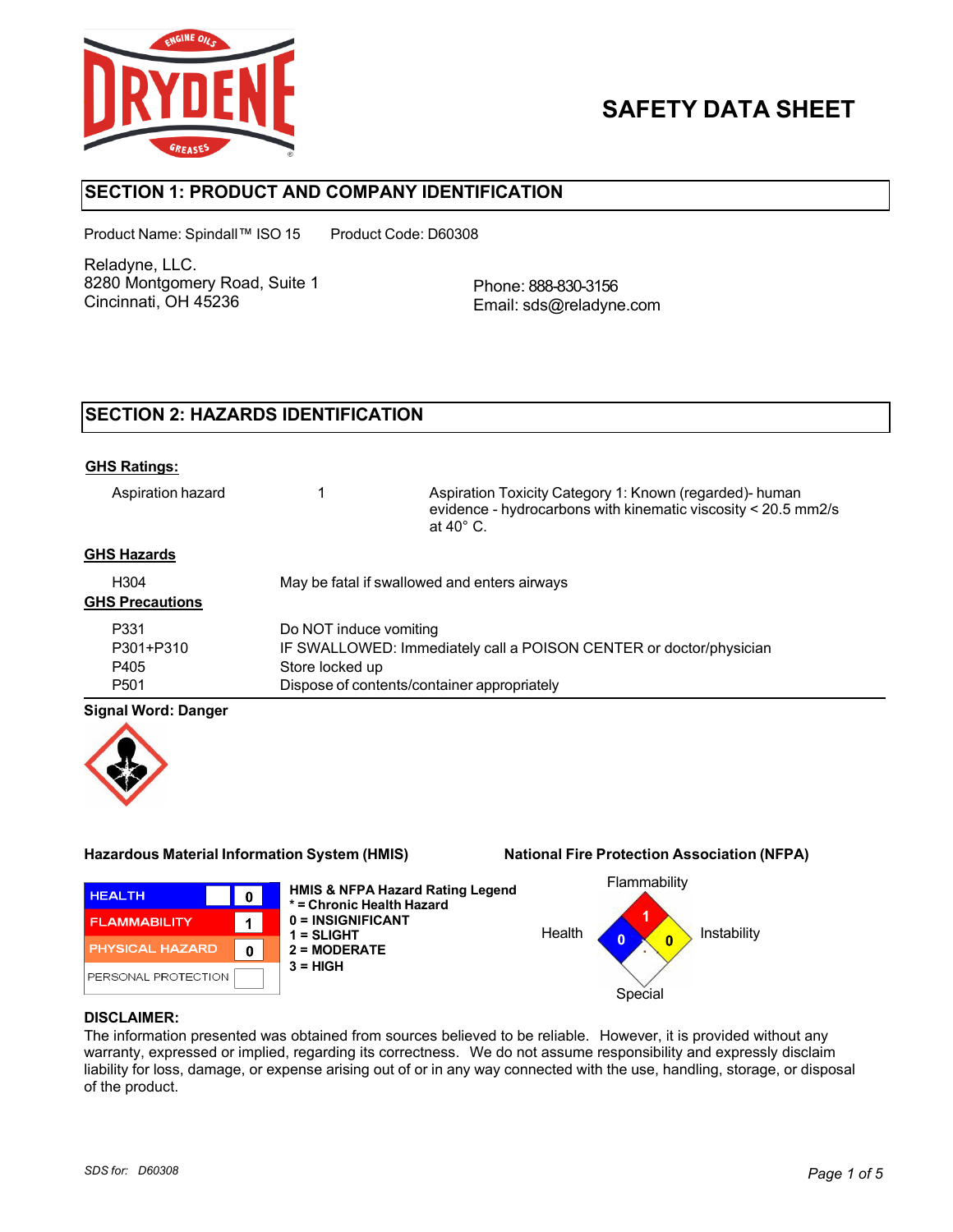# **SECTION 3: COMPOSITION INFORMATION ON INGREDIENTS**

| <b>Chemical Name</b>     | <b>CAS number</b> | <b>Weight Concentration %</b> |
|--------------------------|-------------------|-------------------------------|
| Proprietary Ingredient 1 | Proprietary 1     | $60.00\%$ - $70.00\%$         |
| Proprietary Ingredient 2 | Proprietary 2     | 30.00% - 40.00%               |

# **SECTION 4: FIRST AID MEASURES**

**INHALATION:**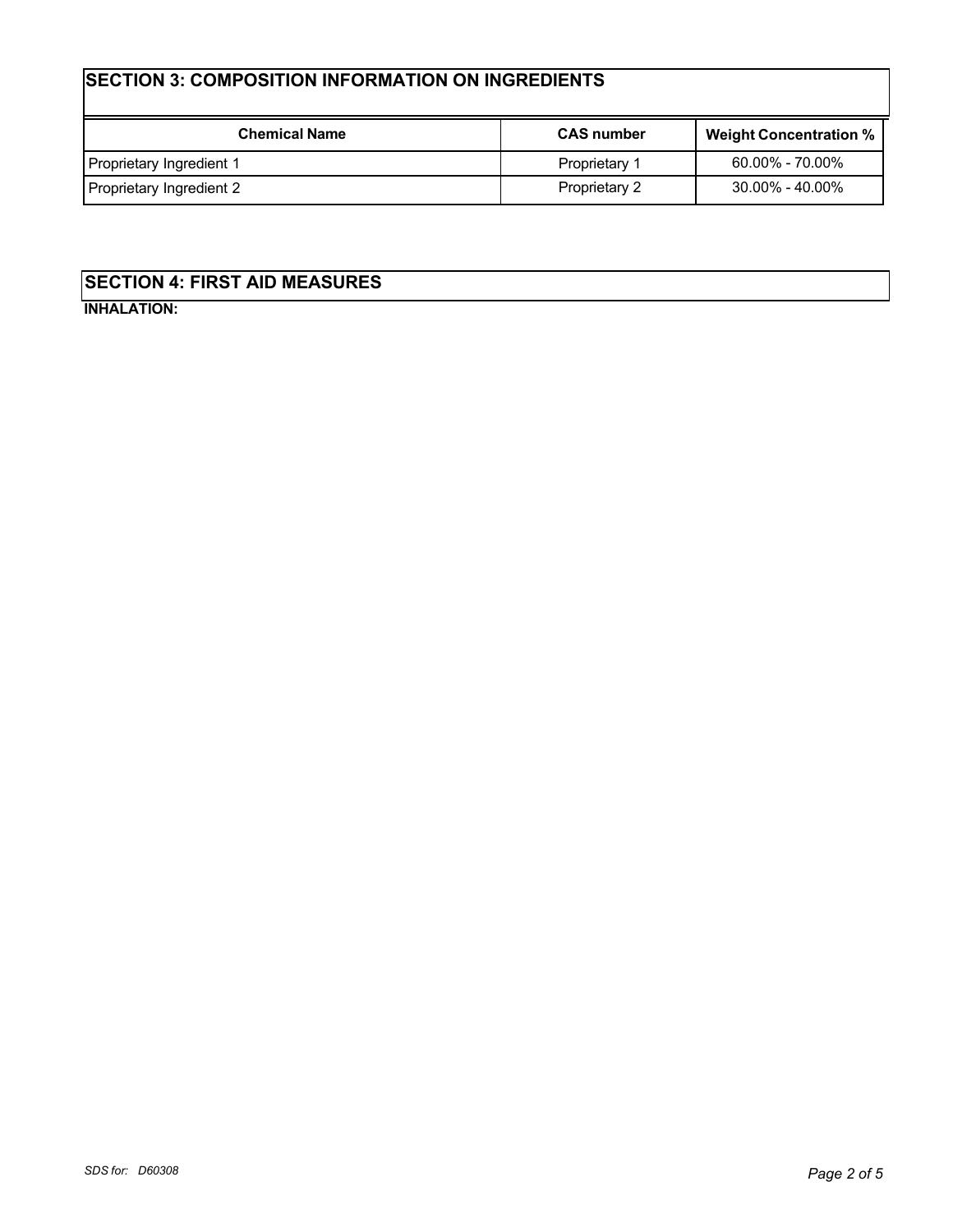Remove to fresh air. In severe cases of overexposure, such as with a fire, administer oxygen and seek qualified medical attention.

#### **EYE CONTACT:**

Flush with copious amounts of water for several minutes. If irritation persists, continue with water application. If, after 15 minutes, irritation continues, seek medical attention.

#### **SKIN CONTACT:**

Promptly wash skin with mild soap and water.

#### **INGESTION:**

Do not induce vomiting. Seek qualified medical attention. Small amounts, which may enter the mouth incidental to handling, may be rinsed out with water.

# **SECTION 5: FIRE FIGHTING MEASURES**

Flash Point: >140 C (>284 F) LEL: UEL:

#### **EXTINGUISHING MEDIA:**

Foam, Carbon Dioxide, Dry Chemical, Water Fog **UNUSUAL FIRE AND EXPLOSION HAZARDS:** Water may spread the fire.

# **HAZARDOUS DECOMPOSITION PRODUCTS:**

Oxides of Carbon, Nitrogen, Phosphorous, Zinc and Sulfur. Smoke, odorous and toxic fumes may form during incomplete combustion. High heat may also generate hydrogen sulfide and alkyl mercaptans.

#### **SPECIAL FIRE FIGHTING PROCEDURES:**

Water may spread the fire as oil can float on it. Water spray may be used to cool exposed containers.

#### **FIRE EQUIPMENT:**

Use of water for fire-fighting must be done with caution as water may actually spread the fire.

# **SECTION 6: ACCIDENTAL RELEASE MEASURES**

#### **SPILL OR LEAK PROCEDURES:**

Prevent spill from reaching any type of running or standing water, such as streams, sewers, well water and ponds.

# **SMALL SPILLS:**

For small spills, wipe up or use absorbent to clean the spill area.

#### **LARGE SPILLS:**

For large spills, pump released material into recovery containers and then spread absorbent over the spill area to collect residuals.

# **SECTION 7: HANDLING AND STORAGE**

#### **HANDLING PRECAUTIONS:**

When handling, have appropriate safety equipment for the working conditions including eyewash. Do not pressurize, cut, weld, braze, solder, drill, or grind containers containing product residues.

#### **STORAGE REQUIREMENTS:**

Store in a sheltered area, away from temperature extremes in labeled containers. Keep away from heat, sparks, or flame. Avoid contact with eyes, skin, clothing, and shoes.

#### **REGULATORY REQUIREMENTS:**

Prevent spread of material to rivers or waterways.

# **SECTION 8: EXPOSURE CONTROL AND PERSONAL PROTECTION**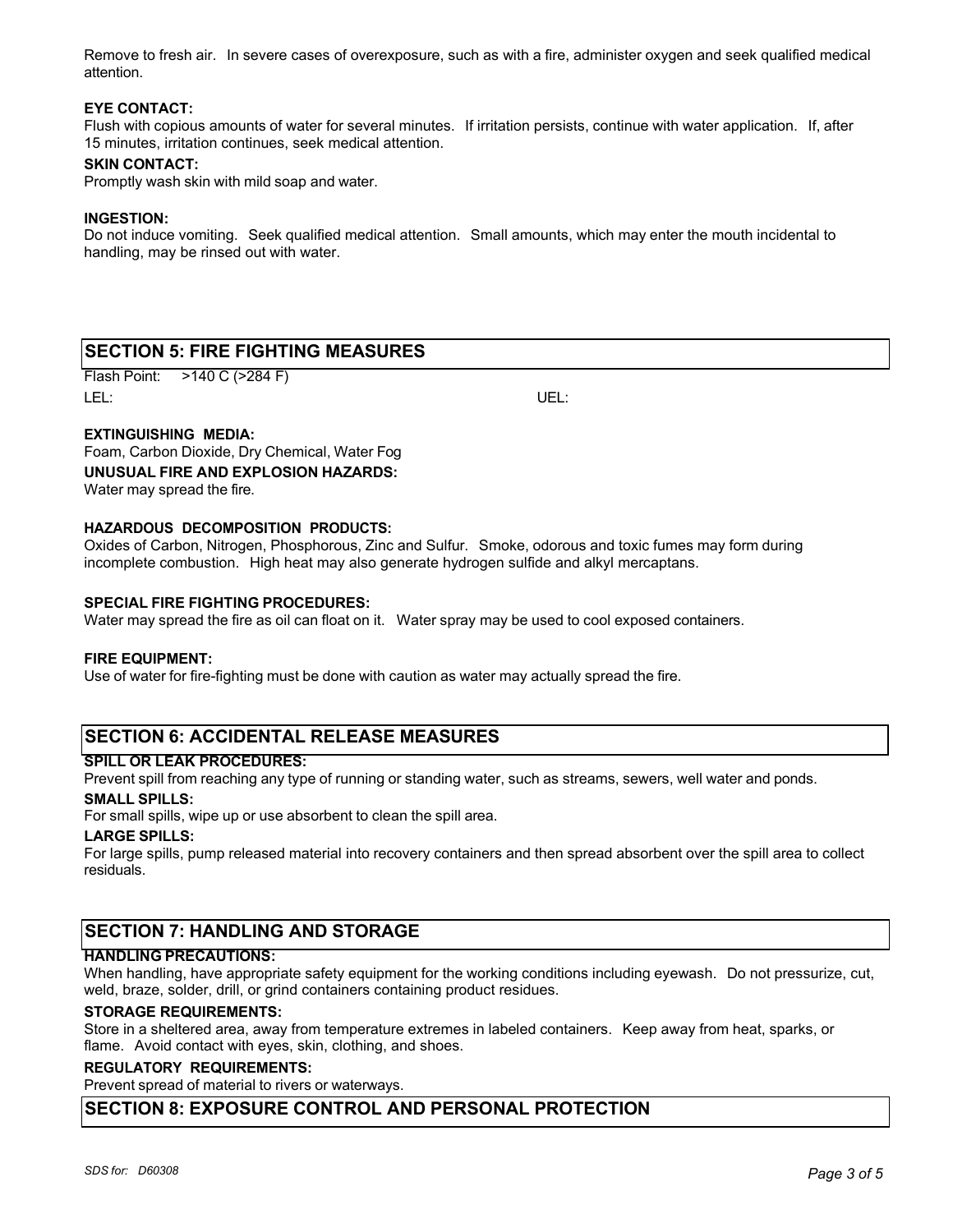| <b>Chemical Name / CAS No.</b>            | <b>OSHA Exposure Limits</b>                                      | <b>ACGIH Exposure Limits</b>                                     | <b>Other Exposure Limits</b> |
|-------------------------------------------|------------------------------------------------------------------|------------------------------------------------------------------|------------------------------|
| Proprietary Ingredient 1<br>Proprietary 1 | PEL, 5 mg/m3, Mist<br>STEL, 10 mg/m3, Mist<br>TWA, 5 mg/m3, Mist | PEL, 5 mg/m3, Mist<br>STEL, 10 mg/m3, Mist<br>TWA, 5 mg/m3, Mist | Not Established              |
| Proprietary Ingredient 2<br>Proprietary 2 | 100 ppm TWA                                                      | Not Established                                                  | Not Established              |

#### **ENGINEERING CONTROLS:** Good ventilation is desirable.

#### **VENTILATION:**

Sufficient to control mists below the operator exposure threshold limit of 5 mg/m3.

#### **WORK HYGIENIC PRACTICES:**

Keep clean. Wash exposed skin areas with mild soap and water.

#### **PROTECTIVE GEAR:**

RESPIRATORY PROTECTION: Required if employee exposure exceeds threshold.

EYE PROTECTION: Where contact is likely, wear safety glasses.

SKIN PROTECTION: Gloves recommended when handling. Neoprene, nitrile, or PVC offers good protection.

#### **CONTAMINATED GEAR:**

Launder contaminated clothing before reuse. Discard of contaminated PPE that cannot be cleaned.

# **SECTION 9: PHYSICAL AND CHEMICAL PROPERTIES**

Physical and chemical properties are provided for safety, health and environmental considerations only and may not fully represent product specifications. Contact the supplier for additional information.

| <b>Appearance: Clear Amber</b> |  |
|--------------------------------|--|
|--------------------------------|--|

**Vapor Pressure:** N/D **Vapor Density:** N/D **Specific Gravity:** 0.85 **Freezing point:** N/A **Boiling range:** N/D **Evaporation rate:** Nil

**Explosive Limits:** N/D

**Autoignition temperature:** N/D

**Viscosity, cSt at 40C:** 15

# **Odor:** Mild **Odor threshold:** N/A **pH:** N/A **Melting point:** N/A **Solubility:** Insoluble **Flash point:** >284 F, >140 C **Flammability:** N/A **Partition coefficient** N/A **(n-octanol/water): Decomposition temperature:** N/A **Lbs VOC/Gallon Less Water** N/A

# **SECTION 10: STABILITY AND REACTIVITY**

#### **CONDITIONS TO AVOID:**

Avoid temperature extremes, strong acids and oxidizing agents.

#### **HAZARDOUS DECOMPOSITION OR BY-PRODUCTS:**

Hazardous polymerization will not occur.

# **SECTION 11: TOXICOLOGICAL INFORMATION**

#### **Mixture Toxicity**